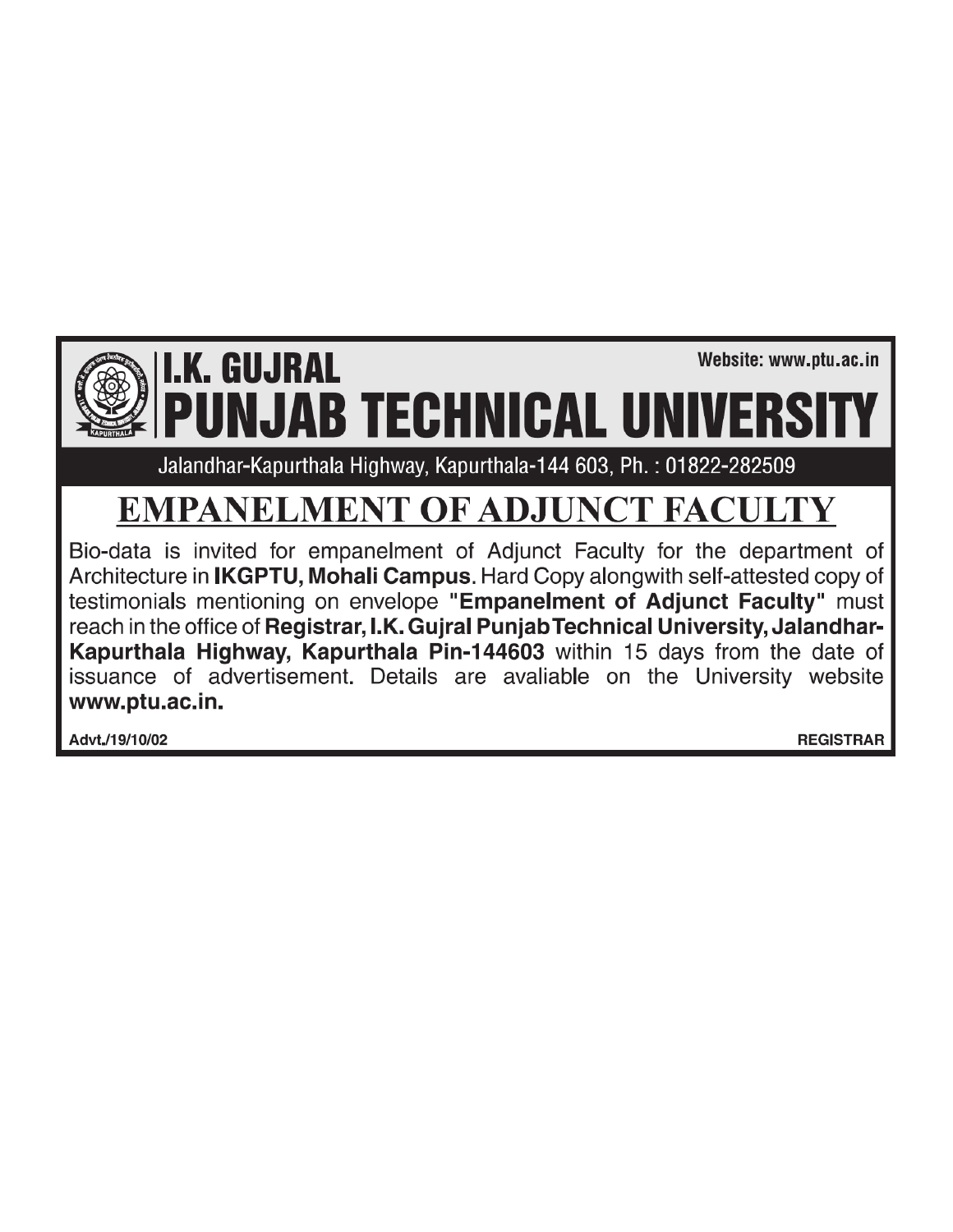### **Guidelines for Empanelment of Adjunct Faculty in Universities and Colleges**



ज्ञान-विज्ञान विमुक्तये

**UNIVERSITY GRANTS COMMISSION BAHADUR SHAH ZAFAR MARG NEW DELHI Website :www.ugc.ac.in**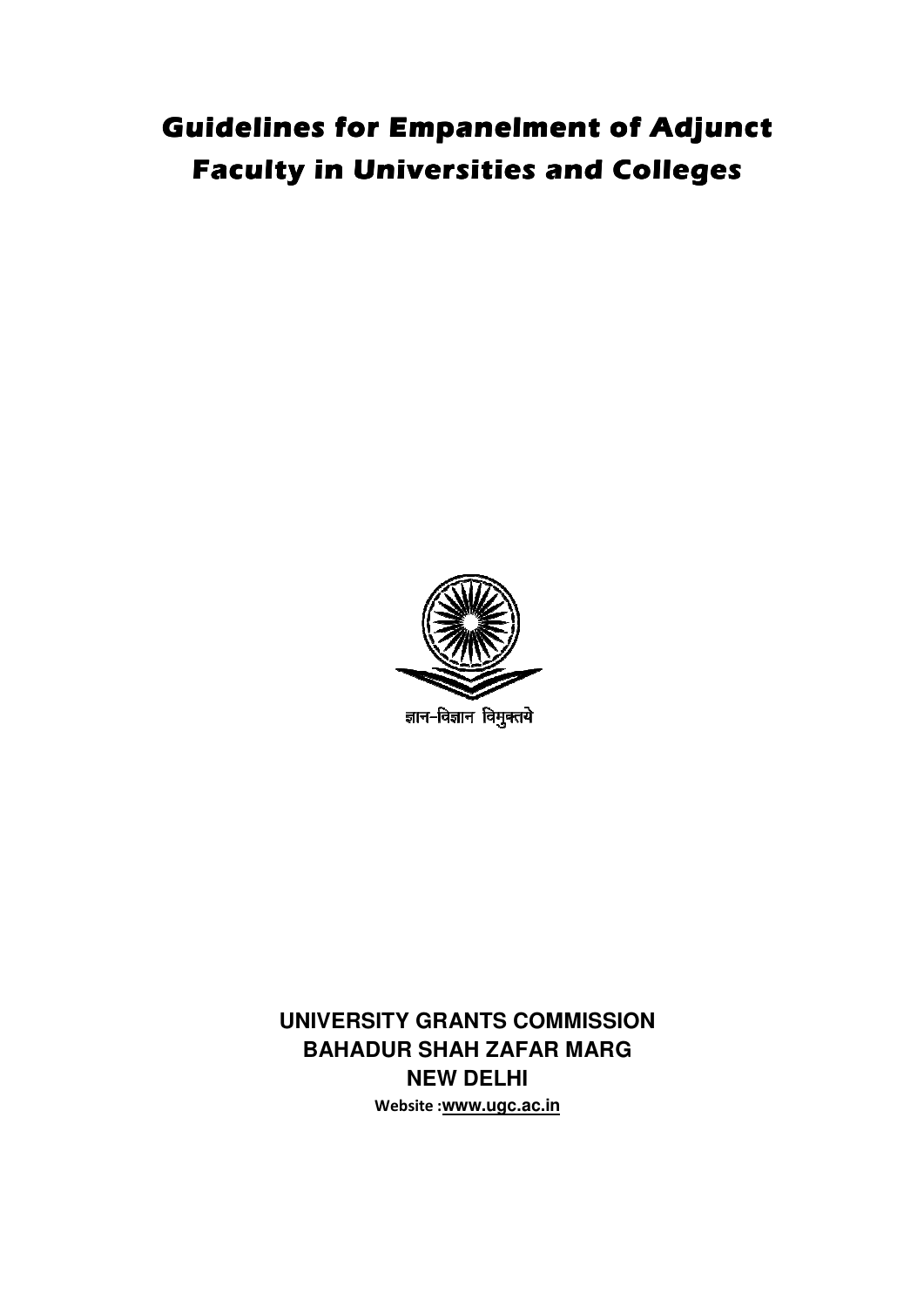#### **Guidelines for Empanelment of Adjunct Faculty in Universities and Colleges**

#### **1. Preamble**

The expectations from the higher education system have undergone a significant change over the last few years. The key thrust has been on improving the employability prospects of the graduates and also improving the quality and quantum of research. Therefore, it becomes imperative to involve experts, professionals and researches from diverse fields to contribute to the emerging needs of higher education system. The Indian higher education system is poised to make itself more relevant to the needs of industry and employment opportunities keeping in mind the rapid changes in job requirements and needs of the economy.

Taking an integrated initiative towards skill development and upgradation of the competencies, the Commission has recently launched three new schemes namely Community Colleges, B.Voc degree programme and Deen Dayal Upadhyay KAUSHAL Kendras. Universities and colleges offer courses from certificate up to postgraduate and research level degrees aimed at skill development and upgradation to meet the existing and emerging economic and industrial needs at the regional and national level under these scheme. The courses are offered with active involvement of industry partners in governance, curriculum development, delivery of courses and assessment of learners. Acute shortage of quality faculty is widely felt in the system of higher education as a whole. However, it is felt more prominently in skill based courses.

It is well realized that there is lot of creative talent and intellectual resources available within the country that are not formally connected to the higher education system. It is imperative that the expertise and experience of such individuals, who are outside the main stream academic system, flows into our universities. This would enhance, strengthen and improve the quality of teaching, training and research. The current massive expansion phase in higher education, mandating huge programmatic diversity, also requires that faculty resources be augmented by utilizing the services of superannuated academics, reputed scientists, engineers, physicians, advocates, artists, civil servants including skilled professionals, both serving and retired. It is also essential that such faculty is hired with the same degree of rigour as adopted for full-time faculty so that right type of candidates are identified for such assignments. It is also necessary to have uniformity and transparency in the process of hiring adjunct faculty in the institutions of higher education.

#### **2. Objectives:**

2.1. To develop a useful and viable collaboration between institutions and industry and enhancing quality of education and skills by involvement of academicians, scholars,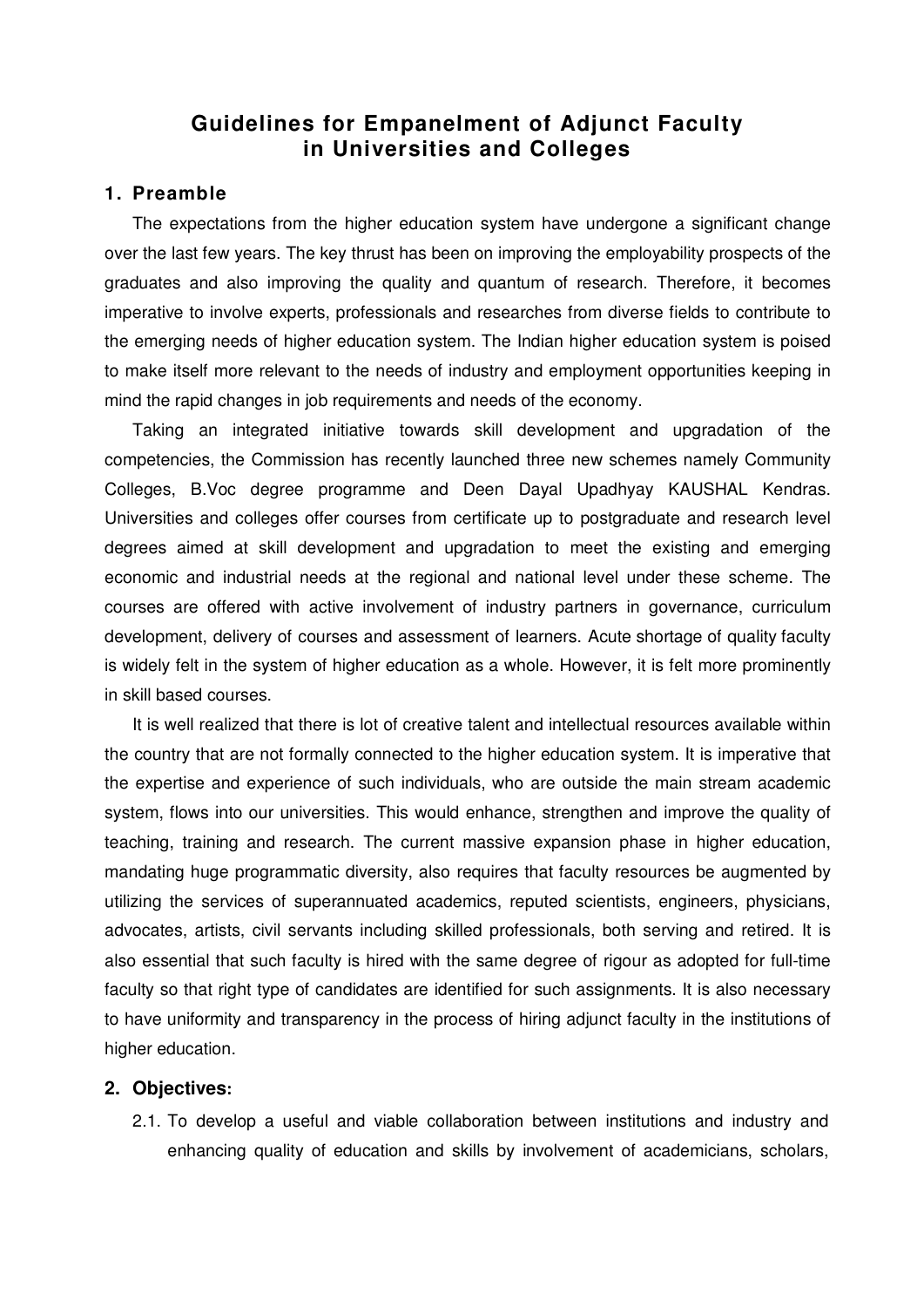practitioners, policymakers and skilled professionals in teaching, training, research and related services on regular basis;

- 2.2. To attract distinguished individuals who have excelled in their field of specialization like science and technology, industry, commerce, social research, media, literature, fine arts, civil services and public life into the academic arena, to enrich the overall learning processes by bringing external perspectives to regular teaching. Such interactions are expected to foster trans-disciplinary approach and synergize the outside 'real world' experience with the inside intellectual pursuits in the university;
- 2.3. To promote the interaction of skilled professionals with the learners and facilitate the imparting of industry relevant standards in skills, acceptable nationally, which could fulfill the need for skilled workforce and also to undertake R&D in the areas related to skill education & development, entrepreneurship andemployability etc;
- 2.4. To enable higher educational institutions to access the eminent teachers and researchers who have completed their formal association with the university/college, to participate in teaching, to collaborate and to stimulate research activities for quality research at M. Phil and Ph. D. levels; and to play mentoring and inspirational role;
- 2.5. To recognize the skills of professionals in their respective areas of excellence irrespective of their academic qualifications to impart training to the learners of skill based vocational courses in Universities and Colleges.

#### **3. Target Groups:**

Professionals, experts, officials and managers having experience of working in:

- 3.1. Teaching and research organizations supported by bodies like ICAR, ICSSR, CSIR, ICMR, DRDO, Central and State Universities, etc.
- 3.2. Central and state public sector undertakings (PSUs), business corporations, NGOs and professional associations.
- 3.3. Civil servants (IAS / IPS / officials from Central and Provincial Services) and professionals & officials from professional councils and statutory bodies like UGC and AICTE, both serving and retired;
- 3.4. Skill training providers recognized by National Skills Development Corporation and / or Sector Skill Councils in their respective area for skills education and training;
- 3.5. NRIs and PlOs working with overseas academic, research and business organizations or having a demonstrated interest in Indian issues.
- 3.6. Skilled professionals working in organized and unorganized sectors known for their hands-on skilling techniques and expertise.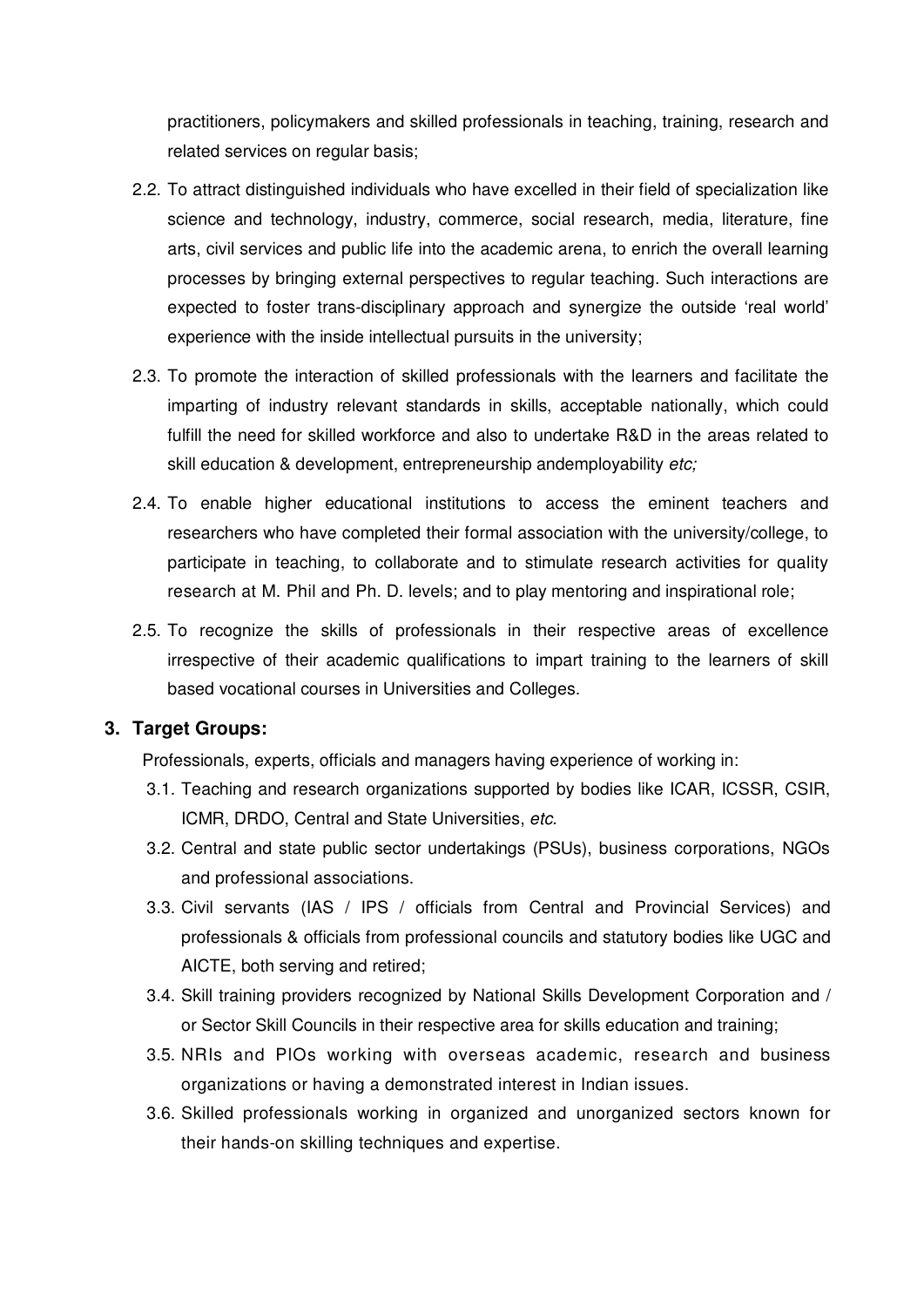#### **4. Engagement Modalities:**

#### **4.1. Qualifications:**

Candidate for adjunct faculty should satisfy the following norms:-

#### **a) For Conventional Higher Education Courses:**

- i) Should have the minimum qualifications as prescribed in the regulations framed by UGC / respective statutory councils from time to time. **OR**
- ii) A person of eminence with or without a postgraduate or Ph.D. qualifications.

#### **b) For Skill based Courses:**

- i) Should be an accomplished professional / expert in his chosen field of discipline and may not necessarily possess qualifications prescribed under UGC regulations. **OR**
- ii) Should be a certified professional, for teaching and training on National Occupational Standards under NSQF, by the Sector Skills Council for teaching respective trade / job role.

They are also expected to have an understanding of industry requirements, National Occupational Standards (NOSs) and Assessment & Certification for skills.

In addition to the above, it is expected that the adjunct faculty in both the above streams would be an accomplished scholar in his area of specialization and his association would add value to the academic programmes he is associated with.

#### **4.2. Selection Criteria:**

Adjunct Faculty will be appointed by the competent authority based on the recommendation of a Committee. Period of empanelment will vary from 06 months to 03 years as decided by the Institution on mutually agreed terms and conditions. It is expected that any application for adjunct faculty is first discussed at the department level. The department may forward the application with comments specifying the suitability of such candidate(s) in the department / institution level academic activities. If the department recommends a case for adjunct faculty, the same should be examined by a Committee comprising of following :

- i) Head of the Institution or his nominee(Chair).
- ii) Head of the concerned Department.
- iii) Dean (Academic / Research) in case of university / senior most faculty in case of college.
- iv) One External Expert (Nominated by head of the institution).
	- **OR**

Representative of Sector Skill Council / Industry Associations (for skill based courses).

v) Registrar / Vice-Principal / Bursar or equivalent person (Convener).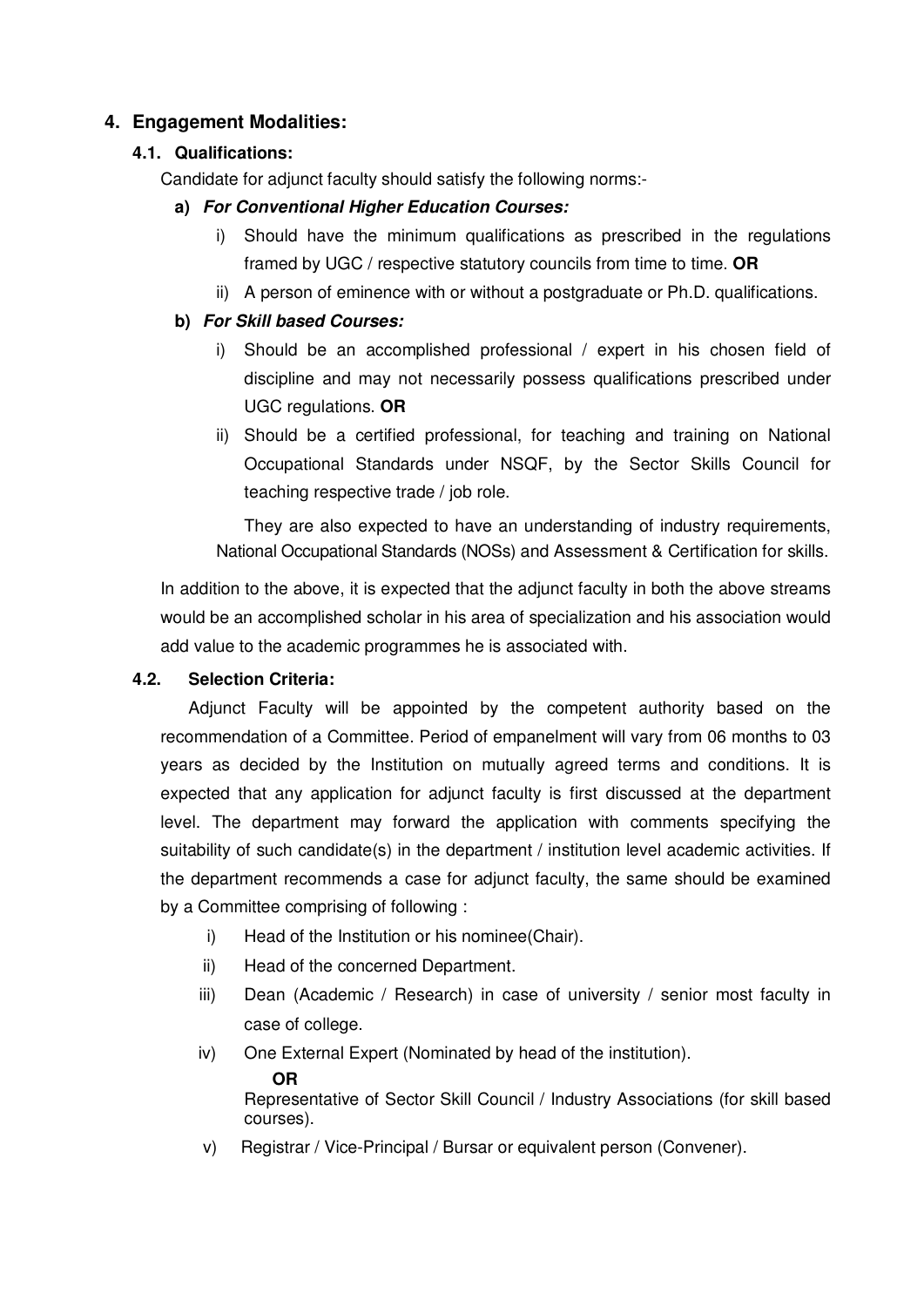If the committee recommends the case, the same would be forwarded to the competent authority for consideration and necessary approval. The strength of Adjunct faculty may not exceed 25 % the sanctioned strength of faculty at any time.

#### **5. Roles and Responsibilities:**

The empanelled adjunct faculty is expected to undertake following assignments:

#### **5.1. Teaching:**

- i) **Conventional Higher Education Courses:** Adjunct faculty will be expected to teach courses directly related to his specific expertise and professional experience or the areas of his specialization. He may also contribute to the institution's activities like counseling of students, developing new course(s) and pedagogical improvements.
- ii) **Skill based Vocational Courses:** The core courses pertaining to specialized skills / trades may be imparted by the adjunct faculty from industry, Sector Skill Councils approved trainers or other persons with appropriate skill proficiency. Such faculty, imparting education and training to learners in skill based courses, should have relevant NSQF qualifications, preferably certified by the relevant Sector Skill Council.
- iii) **Research Courses:** Adjunct faculty may also be involved in the M.Phil / Ph.D. coursework based on his professional and research proficiency adjudged by the concerned institution.
- **5.2. Training:** Adjunct faculty will be expected to facilitate the setting of workshops and labs, providing hands on training in the relevant domain areas, development of soft skills, and focus on ensuring competency based learning outcomes among students.
- **5.3. Research:** Adjunct faculty is expected to interact with and supervise the research students in the area of his specialization or professional proficiency. However, there should be preferably one core faculty member associated as Supervisor / Cosupervisor for smooth induction and coordination of academic procedures. The adjunct faculty may lack a traditional academic background in such case, they are not expected to contribute to the institution's research and creative mission by participating in traditional scholarly activities  $(i.e.$  they are not expected to conduct independent research and/or publish in peer-reviewed journals). Instead, he may participate by advising faculty on their research projects, serving as a liaison between the institutions and industry or government entities to identify research and/or funding opportunities or by working with faculty to identify research projects that would benefit private industry and/or government entities.
- **5.4. Services:** Adjunct faculty is also expected to actively participate in service-related activities, such as sitting on departmental committees, serving as advisors to faculty